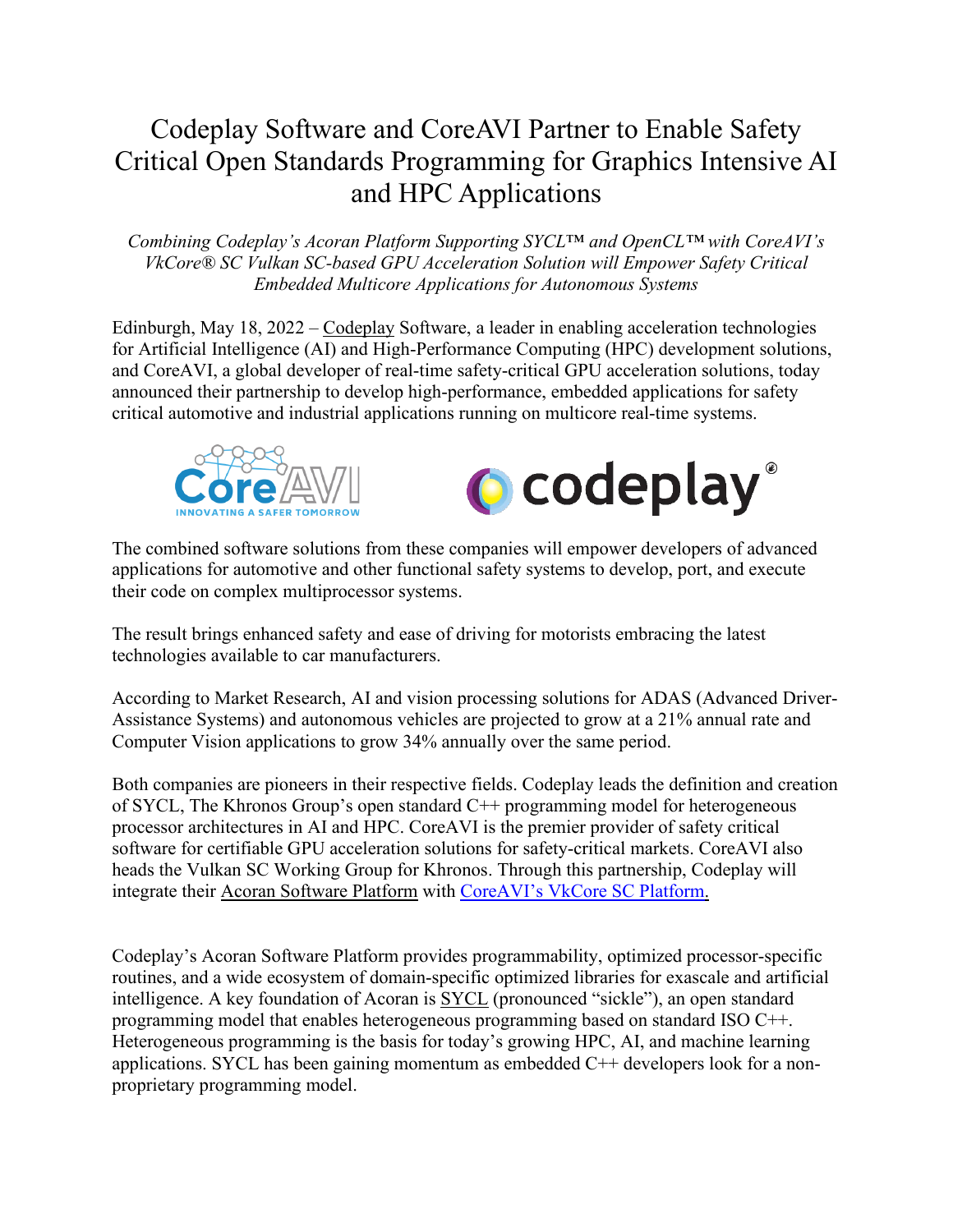VkCore SC is the foundation of CoreAVI's Platforms for Safety Critical Applications, addressing the needs of any safe GPU acceleration applications across all market verticals. The product suite is available with ISO 26262 ASIL D or IEC 61508 SIL 3 Safety Packages for automotive or industrial platforms, as well as the DO-178C/ED-12C safety certification packages required for avionics applications.

"Our wide range of customers in automotive, industrial and avionics have the highest demands for quality and safety and they're eager to apply AI and HPC to their embedded systems to meet the growing demand for autonomous solutions," said Damian Fozard, CEO at CoreAVI. "We are excited to partner with Codeplay to extend open standards into heterogeneous programming models to our customers."

"All ADAS systems require true real-time decisions when fusing the data from many cameras and sensors", said Andrew Richards, CEO and founder of Codeplay Software, "By combining our SYCL implementation with CoreAVI's Vulkan SC implementation, we bring extensive programmability and real time performance to application developers. Safety is critical with both companies focused on the highest standards in software."

"The Khronos Group is excited to see members work together to create cutting edge solutions," said Neil Trevett, President, Director of The Khronos Group. "We are the standards group for major technology initiatives and safety is incredibly important to the growth of AI and HPC."

## About CoreAVI

CoreAVI is the global leader in architecting and delivering safety critical graphics and compute software drivers and libraries, embedded 'system on chip' and discrete graphics processor components, and certifiable platform hardware IP. CoreAVI's comprehensive software suite enables development and deployment of complete safety critical solutions for automotive, industrial and aerospace applications requiring certification to the highest integrity levels coupled with full lifecycle support. CoreAVI's solutions support both graphics and compute applications including safe autonomy, machine vision and AI in the automotive, unmanned vehicle and industrial IoT markets, as well as commercial and military avionics systems[. www.coreavi.com](http://www.coreavi.com/)

## **Follow CoreAVI on Social Media:**

**[Twitter](https://twitter.com/coreavi)** [LinkedIn](https://www.linkedin.com/company/coreavi/)

## About Codeplay Software

[Codeplay Software](https://www.codeplay.com/) is a world pioneer in enabling acceleration technologies used in AI, HPC and automotive. Codeplay was established in 2002 in Edinburgh, Scotland and developed some of the first tools enabling complex software to be accelerated using graphics processors. Today, most AI software is developed using graphics processors designed for video games, and more recently specialized AI and computer vision accelerators. Codeplay continues to work with global technology leaders to make the latest complex AI systems programmable using open standards based programming languages and allows application developers to quickly bring